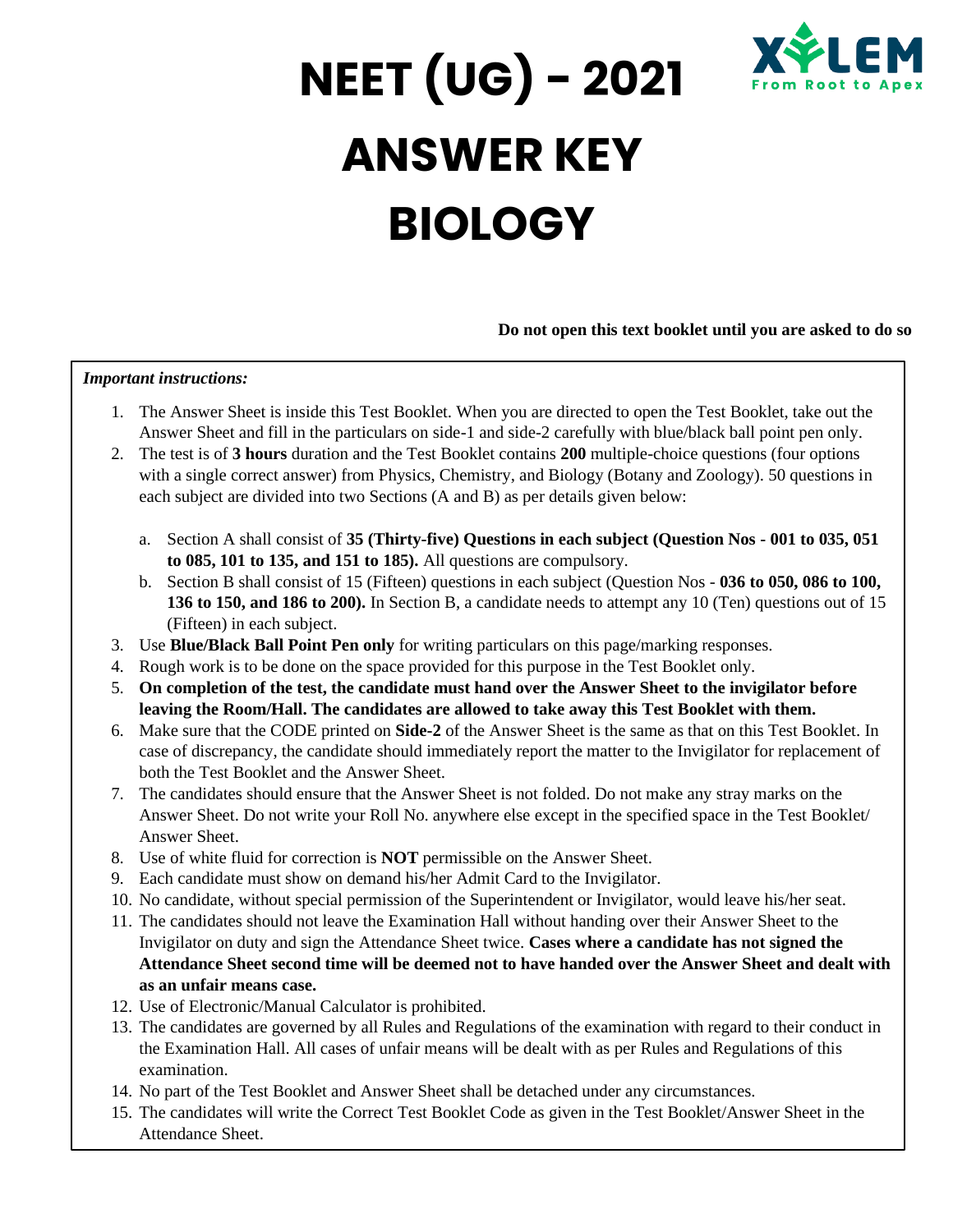- 101. Plants follow different pathways in response to environment or phases of life to form different kinds of structures. This ability is called:
	- 1. Flexibility
	- 2. Plasticity
	- 3. Maturity
	- 4. Elasticity

Ans: (2)

- 102. Inspite of interspecific competition in nature, which mechanism the competing species might have evolved for their survival?
	- 1. Competitive release
	- 2. Mutualism
	- 3. Predation
	- 4. Resource partitioning

Ans: (4)

- 103. Which of the following stages of meiosis involves division of centromere ?
	- 1. Metaphase II
	- 2. Anaphase II
	- 3. Telophase II
	- 4. Metaphase I

Ans: (2)

- 104. Genera like Selaginella and Salvinia produce two kinds of spores. Such plants are known as :
	- 1. Heterosorus
	- 2. Homosporous
	- 3. Heterosporous
	- 4. Homosorus

Ans: (3)

- 105. DNA strands on a gel stained with ethidium bromide when viewed under UV radiation, appear as:
	- 1. Bright orange bands
- 2. Dark red bands
- 3. Bright blue bands
- 4. Yellow bands

Ans: (1)

- 106. Mutations in plant cells can be induced by :
	- 1. Infrared rays
	- 2. Gamma rays
	- 3. Zeatin
	- 4. Kinetin

Ans: (2)

- 107. When gene targetting involving gene amplification is attempted in an individual's tissue to treat disease, it is known as :
	- 1. Gene therapy
	- 2. Molecular diagnosis
	- 3. Safety testing
	- 4. Biopiracy

Ans: (1)

- 108. When the centromere is situated in the middle of two equal arms of chromosomes, the chromosome is referred a8:
	- 1. Telocentric
	- 2. Sub-metacentric
	- 3. Acrocentric
	- 4. Metacentric

Ans: (4)

109. Match List - I with List-II.

| $List-I$ |                 | List - II     |                       |
|----------|-----------------|---------------|-----------------------|
| a        | Lenticels       |               | Phellogen             |
| b        | Cork<br>cambium | $\mathbf{ii}$ | Suberin<br>deposition |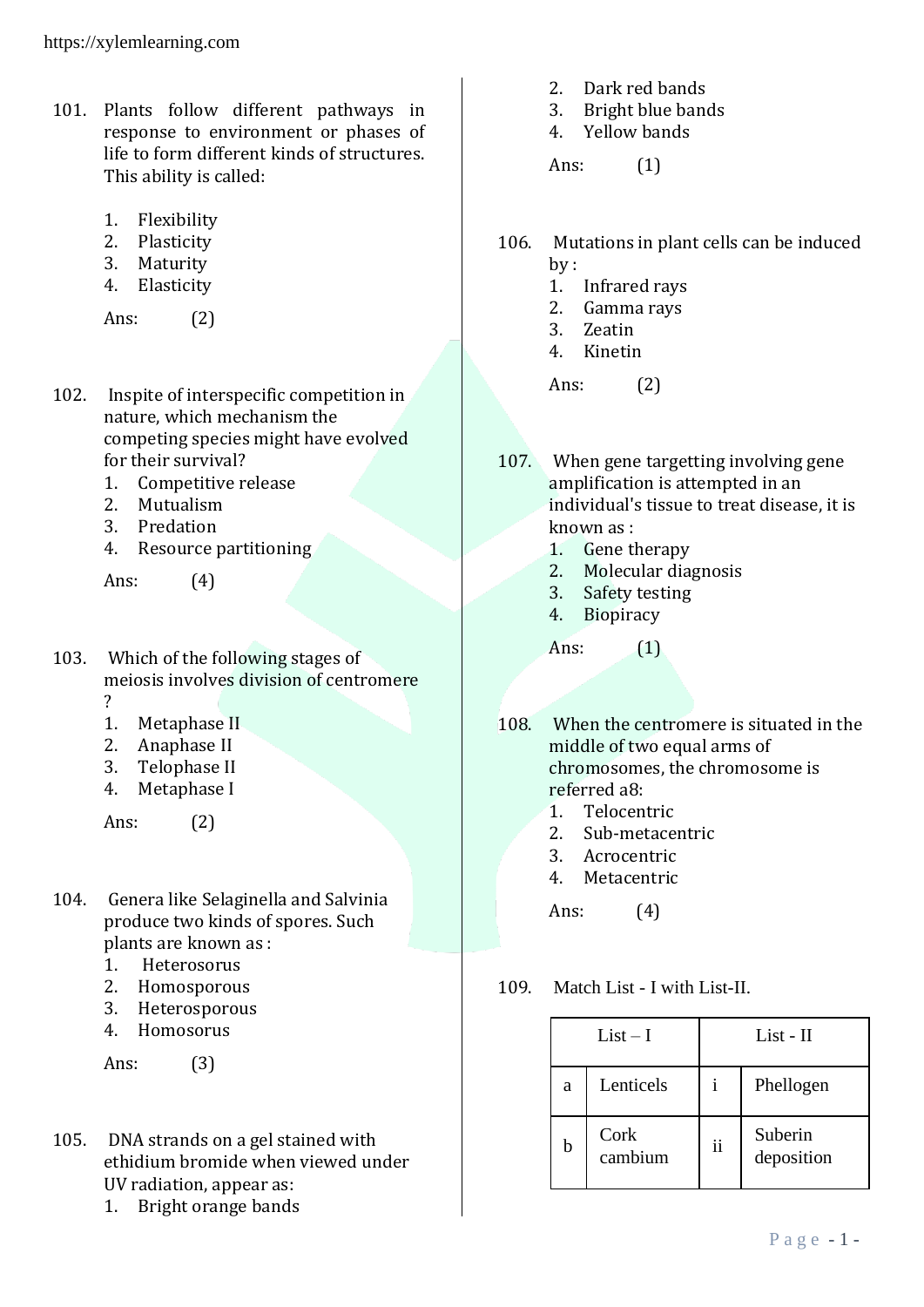| c | Secondary<br>cortex | iii | Exchange of<br>gases |
|---|---------------------|-----|----------------------|
| d | Cork                | iv  | Phelloderm           |

Choose the correct answer from the options given below.

- 1. a-iii b-i c-iv d-ii
- 2. a-ii b-iii c-iv di
- 3. a-iv b-ii c-i d-iii
- 4. a-iv b-i c-iii d-ii

Ans: (1)

- 110. Which of the following is an incorrect statement?
	- 1. Microbodies are present both in plant and animal cells.
	- 2. The perinuclear space forms a barrier between the materials present inside the nucleus and that of the cytoplasm.
	- 3. Nuclear pores act as passages for proteins and RNA molecules in both directions between nucleus and cytoplasm.
	- 4. Mature sieve tube elements possess a conspicuous nucleus and usual cytoplasmic organelles.

Ans: (4)

- 111. Gemmae are present in :
	- 1. Pteridophytes
	- 2. Some Gymnosperms
	- 3. Some Liverworts
	- 4. Moseses

Ans: (3)

- 112. Which of the following plants is monoecious?
	- 1. Chara
	- 2. Marchantiapolymorpha
	- 3. Cycas circinalis

4. Carica papaya

Ans: (1)

- 113. Which of the following is not an application of PCR (Polymerase Chain Reaction)?
	- 1. Gene amplification
	- 2. Purification of isolated protein
	- 3. Detection of gene mutation
	- 4. Molecular diagnosis

Ans: (2)

- 114. The production of gametes by the parents, formation of zygotes, the  $F_1$  and  $F_2$  plants, can be understood from a diagram called:
	- 1. Punch square
	- 2. Punnett square
	- 3. Net square
	- 4. Bullet square

Ans:  $(2)$ 

- 115. A typical angiosperm embryo sac at maturity is :
	- 1. 7 -nucleate and 8-celled
	- 2. 7 -nucleate and 7 -celled
	- 3. 8 -nucleate and 8 -celled
	- 4. 8 -nucleate and 7 -celled

Ans: (4)

- 116. The term used for transfer of pollen grains from anthers of one plant to stigma of a different plant which, during pollination, brings genetically different types of pollen grains to stigma, is :
	- 1. Geitonogamy
	- 2. Chasmogamy
	- 3. Cleistogamy
	- 4. Xenogamy

Ans: (4)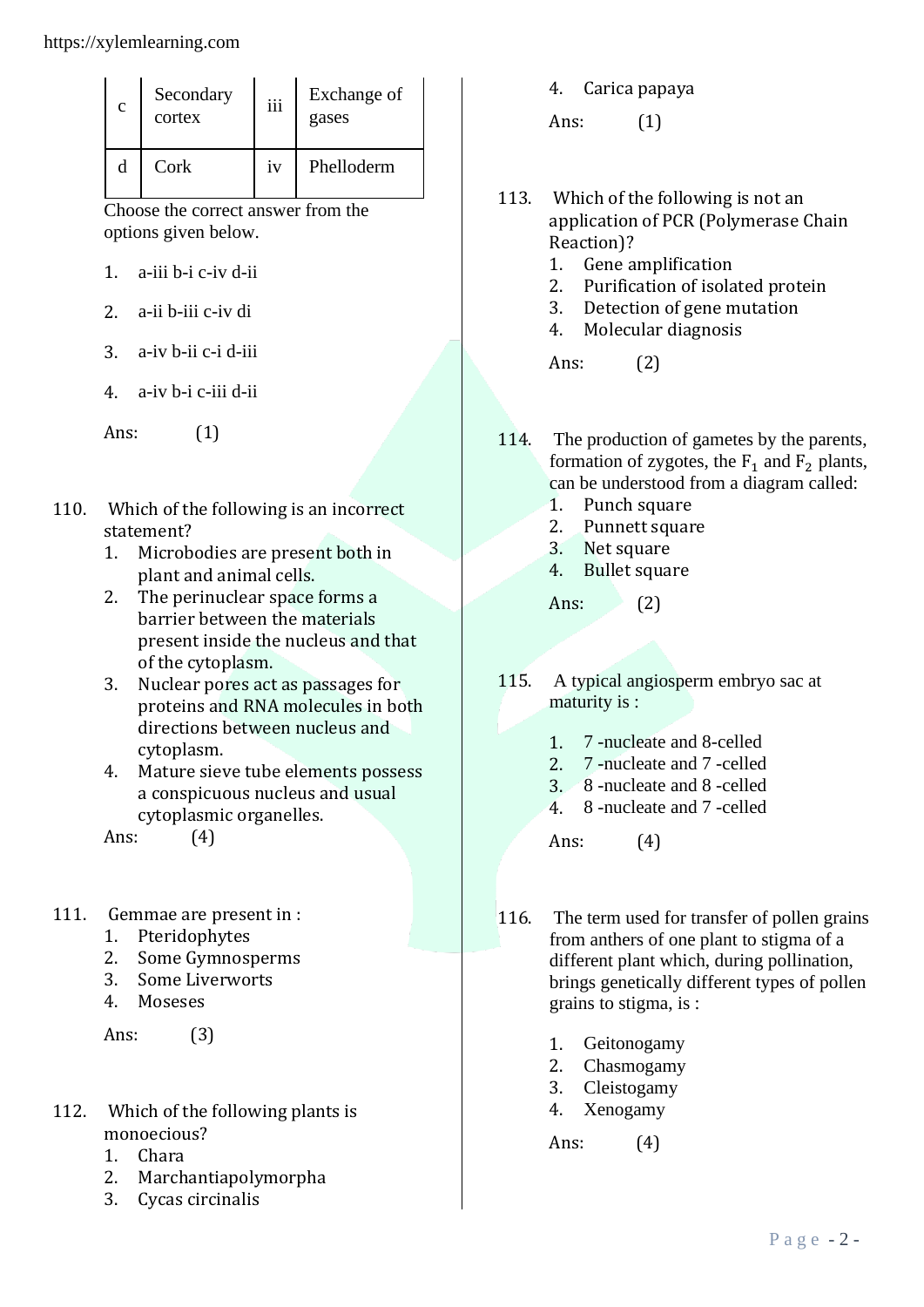https://xylemlearning.com

- 117. The factor that leads to Founder effect in a population is:
	- 1. Genetic recombination
	- 2. Mutation
	- 3. Genetic drift
	- 4. Natural selection

Ans: (3)

- 118. Which of the following are not secondary metabolites in plants ?
	- 1. Amino acids, glucose
	- 2. Vinblastin, curcumin
	- 3. Rubber, gums
	- 4. Morphine, codeine

Ans: (1)

- 119. The plant hormone used to destroy weeds in a field is:
	- 1. NAA
	- 2.  $2.4 D$
	- 3. IBA
	- 4. IAA

Ans: (2)

- 120. Amensalism can be represented as:
	- 1. Species  $A(+)$ ; Species  $B(+)$
	- 2. Species  $A(-)$ ; Species  $B(-)$
	- 3. Species  $A (+)$ ; Species  $B(0)$
	- 4. Species A(−); Species B (0)

Ans: (4)

- 121. Which of the following algae contains mannitol as reserve food material ?
	- 1. Gracilaria
	- 2. Volvox
	- 3. Ulothrix
	- 4. Ectocarpus

Ans: (4)

- 122. The amount of nutrients, such as carbon, nitrogen, phosphorus and calcium present in the soil at any given time, is referred as :
	- 1. Climax community
	- 2. Standing state
	- 3. Standing crop
	- 4. Climax

Ans: (2)

- 123. Which of the following algae produce Carrageen?
	- 1. Brown algae
	- 2. Red algae
	- 3. Blue-green algae
	- 4. Green algae

Ans: (2)

- 124. In the equation GPP  $R = NPPR$ represents:
	- 1. Retardation factor
	- 2. Environment factor
	- 3. Respiration losses
	- 4. Radiant energy

Ans: (3)

- 125. The site of perception of light in plants during photoperiodism is :
	- 1. Stem
	- 2. Axillary bud
	- 3. Leaf
	- 4. Shoot apex

Ans: (3)

- 126. Diadelphous stamens are found in :
	- 1. Citrus
	- 2. Pea
	- 3. China rose and citrus
	- 4. China rose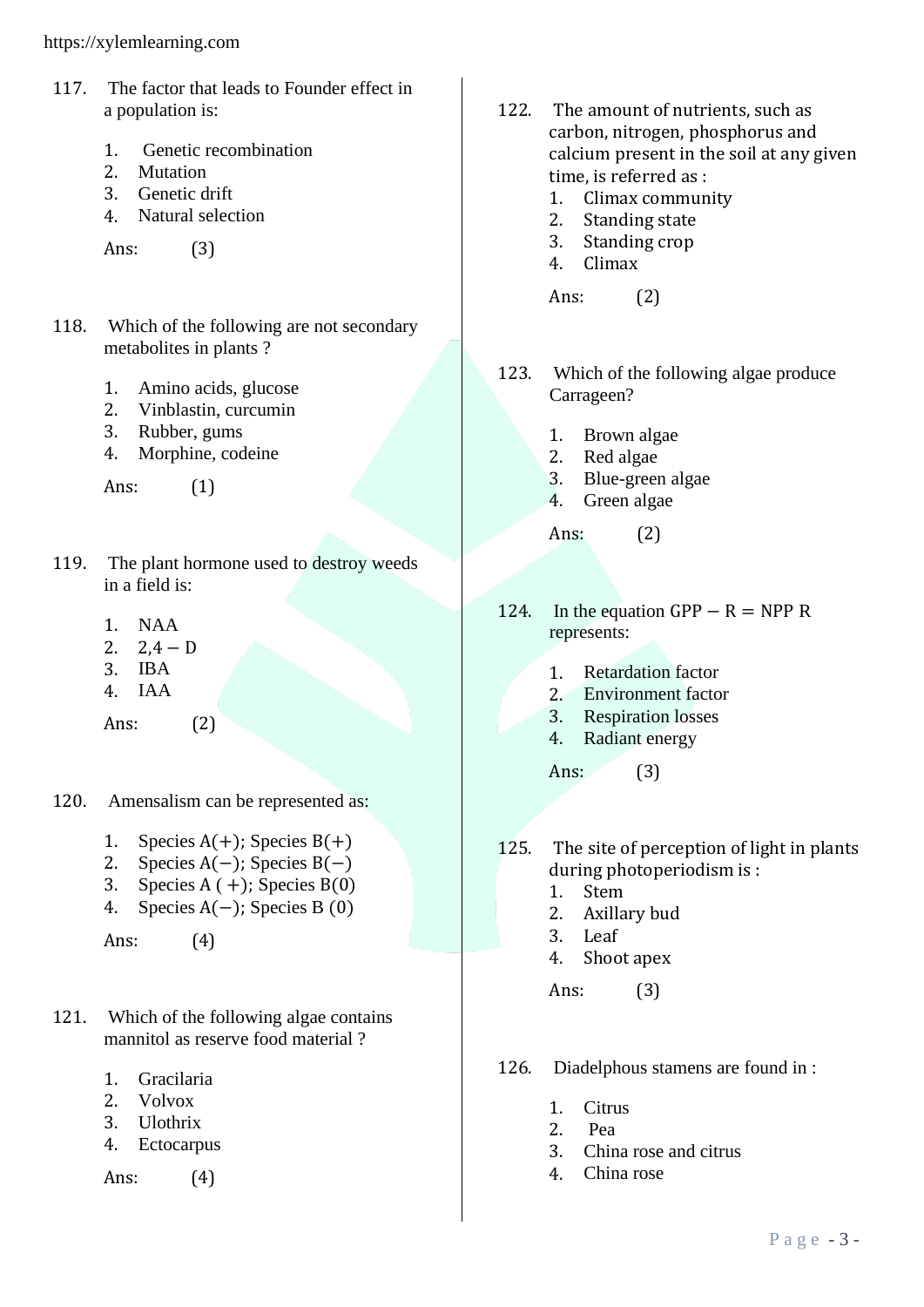Ans: (2)

#### 127 Match List- I with List - II.

|             | $List-I$                                                                     |              | List - II              |
|-------------|------------------------------------------------------------------------------|--------------|------------------------|
| a           | Cells with<br>active cell<br>division<br>capacity                            | $\mathbf{i}$ | Vascular<br>tissues    |
| $\mathbf b$ | <b>Tissue</b><br>having all<br>cells similar<br>in structure<br>and function | ii           | Meristematic<br>tissue |
| $\mathbf c$ | <b>Tissue</b><br>having<br>different<br>types of cells                       | iii          | Sclereids              |
| d           | Dead cells<br>with highly<br>thickened<br>walls and<br>narrow<br>lumen       | iv           | Simple tissue          |

Select the correct answer from the options given below. 1. a-iv b-iii c-ii d-i

| a-i b-ii c-iii d-iv |
|---------------------|
|                     |

- 3. a-iii b-ii d-iv d-i 4. a-ii b-iv c-i d-iii
- 

Ans: (4)

128. Match List - I with List-II.

|              | List - I   |              | List - II                                                   |  |
|--------------|------------|--------------|-------------------------------------------------------------|--|
| a            | Cristae    | $\mathbf{i}$ | Primary<br>constriction<br>in<br>chromosome                 |  |
| b            | Thylakoids | ii           | Disc-shaped<br>sacs in Golgi<br>apparatus                   |  |
| $\mathbf{C}$ | Centromere | iii          | Infoldings in<br>mitochondria                               |  |
| d            | Cisternae  | iv           | Flattened<br>membranous<br>sacs in<br>stroma of<br>plastids |  |

Choose the correct answer from the options given below.

- 1. a-i b-iv c-iii d-ii
- 2. a-iii b-iv c-i d-ii
- 3. a-ii b-iii c-iv d-i
- 4. a-iv b-iii c-ii d-i

Ans: (2)

- 129. Which of the following statements is not correct?
	- 1. Pyramid of biomass in sea is generally upright.
	- 2. Pyramid of energy is always upright.
	- 3. Pyramid of numbers in a grassland ecosystem is upright.
	- 4. Pyramid of biomass in sea is generally inverted.

Ans: (1)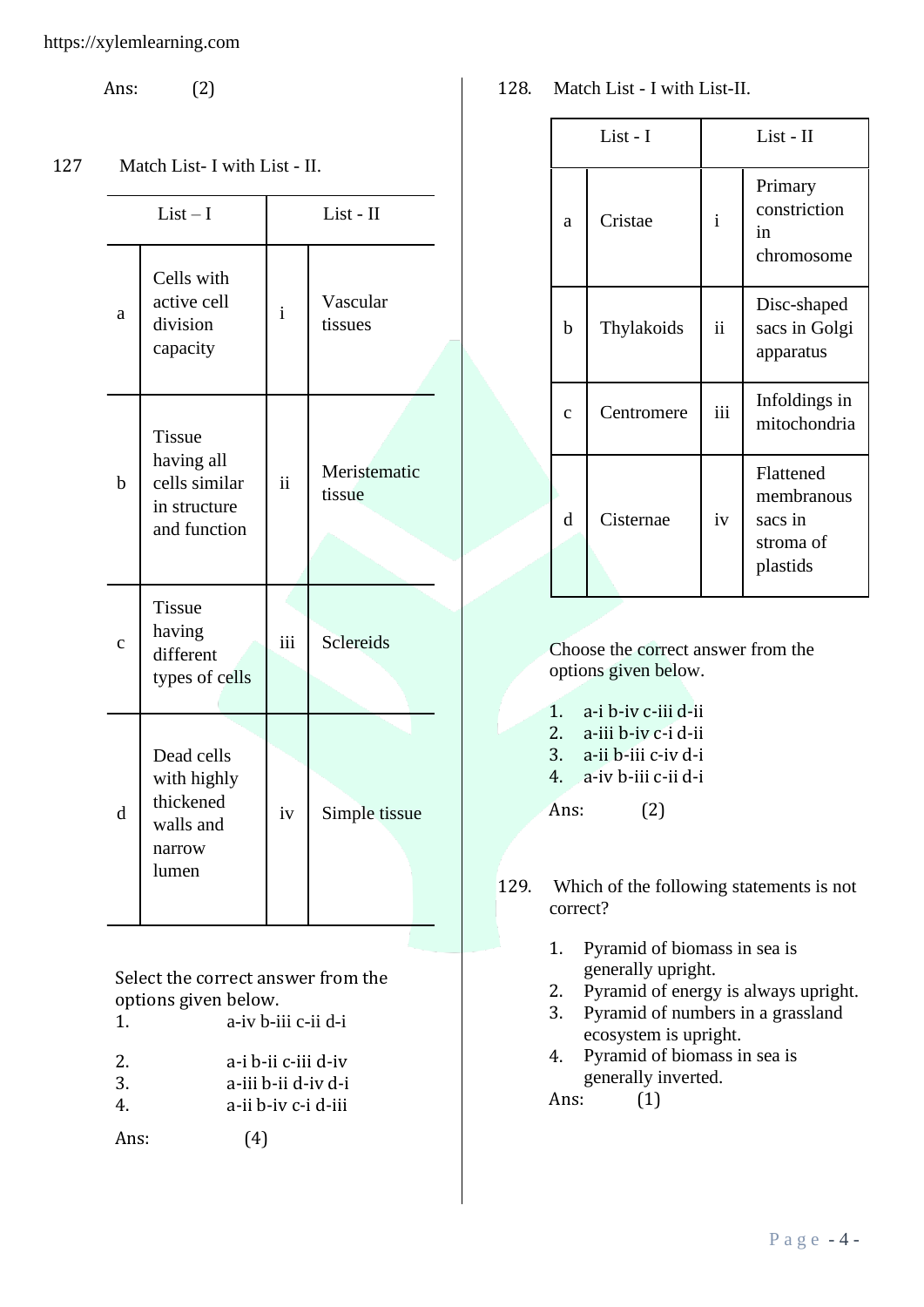130. Complete the flow chart on central

dogma.<br>(a)  $\overrightarrow{DNA} \xrightarrow{(b)} mRNA \xrightarrow{(c)} (d)$ 

- 1. a-Translation; b-Replication; c-Transcription; d-Transduction
- 2. a-Replication; b-Transcription; c-Translation; d-Protein
- 3. a-Transduction; b-Translation; c-Replication; d-Protein
- 4. a-Replication; b-Transcription; c-Transduction; d-Protein

Ans: (2)

- 131. The first stable product of  $CO<sub>2</sub>$  fixation in sorghum is:
	- 1. Oxaloacetic acid
	- 2. Succinic acid
	- 3. Phosphoglyceric acid
	- 4. Pyruvic acid

Ans: (1)

## 132 Match List - I with List - II.

|              | List-I                  |                                         | List - II            |
|--------------|-------------------------|-----------------------------------------|----------------------|
| a            | Protoplast<br>fusion    | $\mathbf{i}$                            | Totipoten<br>cy      |
| b            | Plant tissue<br>culture | $\ddot{\rm n}$                          | Pomato               |
| $\mathbf{C}$ | Meristem<br>culture     | $\ddot{\rm ii}$<br>$\mathbf{i}$         | Somaclon<br>es       |
| d            | Micropropagati<br>on    | $\mathbf{i}$<br>$\overline{\mathbf{V}}$ | Virus free<br>plants |

Choose the correct answer from the options given below.

- 1. a-ii b-i c-iv d-iii
- 2. a-iii b-iv c-i d-ii
- 3. a-iv b-iii c-ii d-i
- 4. a-iii b-iv c-ii d-i

Ans: (1)

- 133. During the purification process for recombinant DNA technology, addition of chilled ethanol precipitates out:
	- 1. DNA
	- 2. Histones
	- 3. Polysaccharides
	- 4. RNA

Ans: (1)

- 134. Which of the following is a correct sequence of steps in a PCR (Polymerase Chain Reaction) ?
	- 1. Denaturation, Extension, Annealing
	- 2. Extension, Denaturation, Annealing
	- 3. Annealing, Denaturation, Extension
	- 4. Denaturation, Annealing, Extension

Ans: (4)

# 135. Match List-I with List-II.

|             | List - I           |               | List - II                                        |
|-------------|--------------------|---------------|--------------------------------------------------|
| a           | Cohesion           | $\mathbf{i}$  | More<br>attraction in<br>liquid phase            |
| b           | Adhesion           | $\mathbf{ii}$ | Mutual<br>attraction<br>among water<br>molecules |
| $\mathbf c$ | Surface<br>tension | iii           | Water loss in<br>liquid phase                    |
| d           | Guttation          | iv            | Attraction<br>towards polar<br>surfaces          |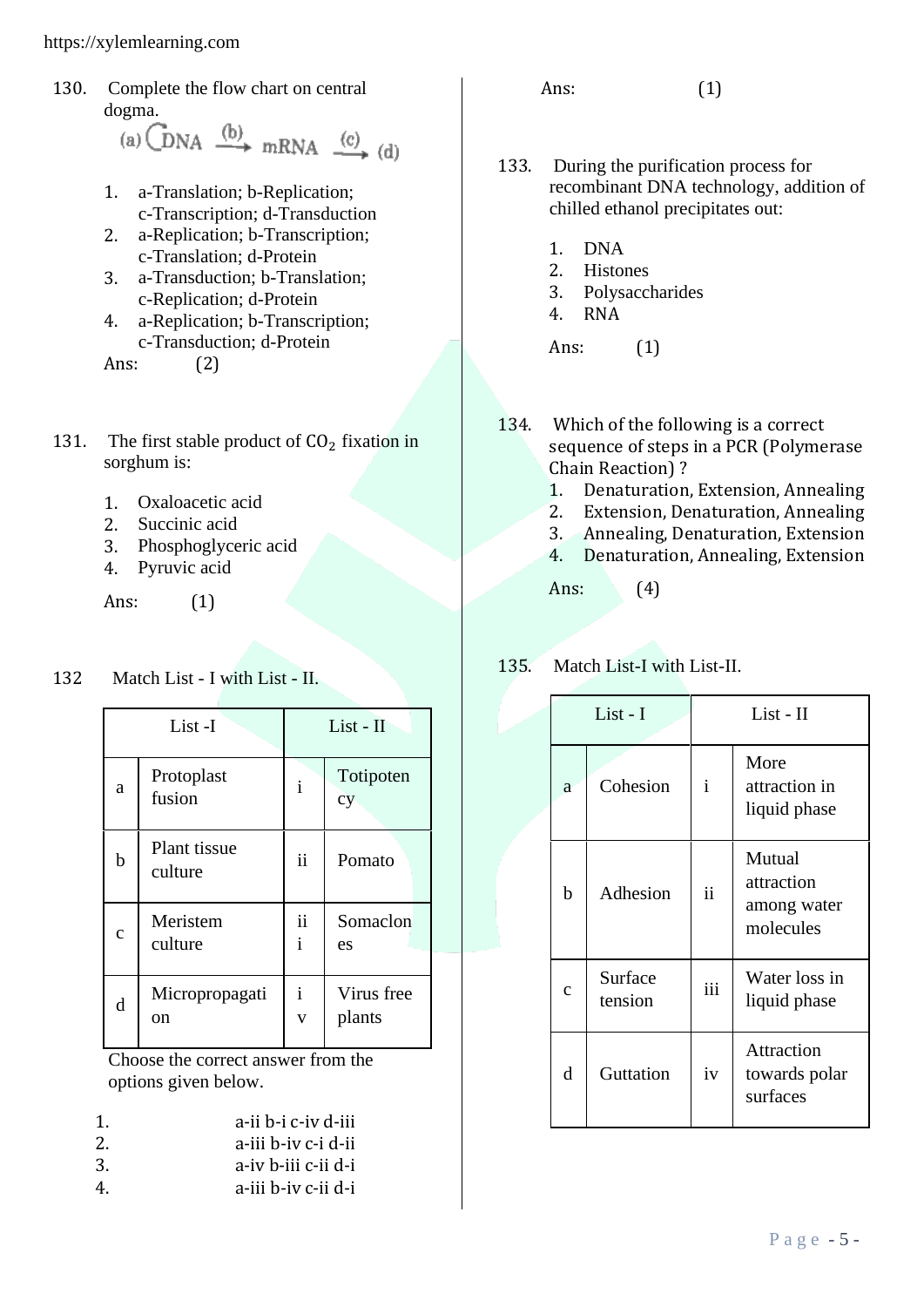Choose the correct answer from the options giver below.

- 1. a-iv b-iii c-ii d-i
- 2. a-iii b-i c-iv d-ii
- 3. a-ii b-i c-iv d-iii
- 4. a-ii b-iv c-i d-iii

Ans: (4)

- 136. DNA fingerprinting involves identifying differences in some specific regions in DNA sequence, called as:
	- 1. Repetitive DNA
	- 2. Single nucleotides
	- 3. Polymorphic DNA
	- 4. Satellite DNA

Ans: (1)

- 137. Which of the following statements is incorrect ?
	- 1. In ETC (Electron Transport Chain), one molecule of  $NADH + H^{+}$ gives rise to 2 ATP molecules, and one  $FADH<sub>2</sub>$  gives rise to 3 ATP molecules.
	- 2. ATP is synthesized through complex V.
	- 3. Oxidation-reduction reactions produce proton gradient in respiration.
	- 4. During aerobic respiration, role of oxygen is limited to the terminal stage.

Ans: (1)

- 138. Plasmid pBR322 has PstI restriction enzyme site within gene  $amp<sup>R</sup>$  that confers ampicillin resistance. If this enzyme is used for inserting a gene for  $\beta$ galactoside production and the recombinant plasmid is inserted in an  $E$  coli strain
	- 1. the transformed cells will have the ability to resist ampicillin as well as

produce \beta-galactoside.

- 2. it will lead to lysis of host cell.
- 3. it will be able to produce a novel protein with dual ability.
- 4. it will not be able to confer ampicillin resistance to the host cell.

Ans: (4)

- 139. In some members of which of the following pairs of families, pollen grains retain their viability for months after release?
	- 1. Poaceae ; Leguminosae
	- 2. Poaceae ; Solanaceae
	- 3. Rosaceae ; Leguminosae
	- 4. Poaceae ; Rosaceae

Ans: (3)

- 140. Which of the following statements is correct?
	- 1. Fusion of protoplasms between two motile on non-motile gametes is called plasmogamy.
	- 2. Organisms that depend on living plants are called saprophytes.
	- 3. Some of the organisms can fix atmospheric nitrogen in specialized cells called sheath cells.
	- 4. Fusion of two cells is called Karyogamy.

Ans: (1)

- 141. Identify the correct statement.
	- 1. RNA polymerase binds with Rho factor to terminate the process of transcription in bacteria.
	- 2. The coding strand in a transcription unit is copied to an mRNA.
	- 3. Split gene arrangement is characteristic of prokaryotes.
	- 4. In capping, methyl guanosine triphosphate is added to the 3' end of hnRNA.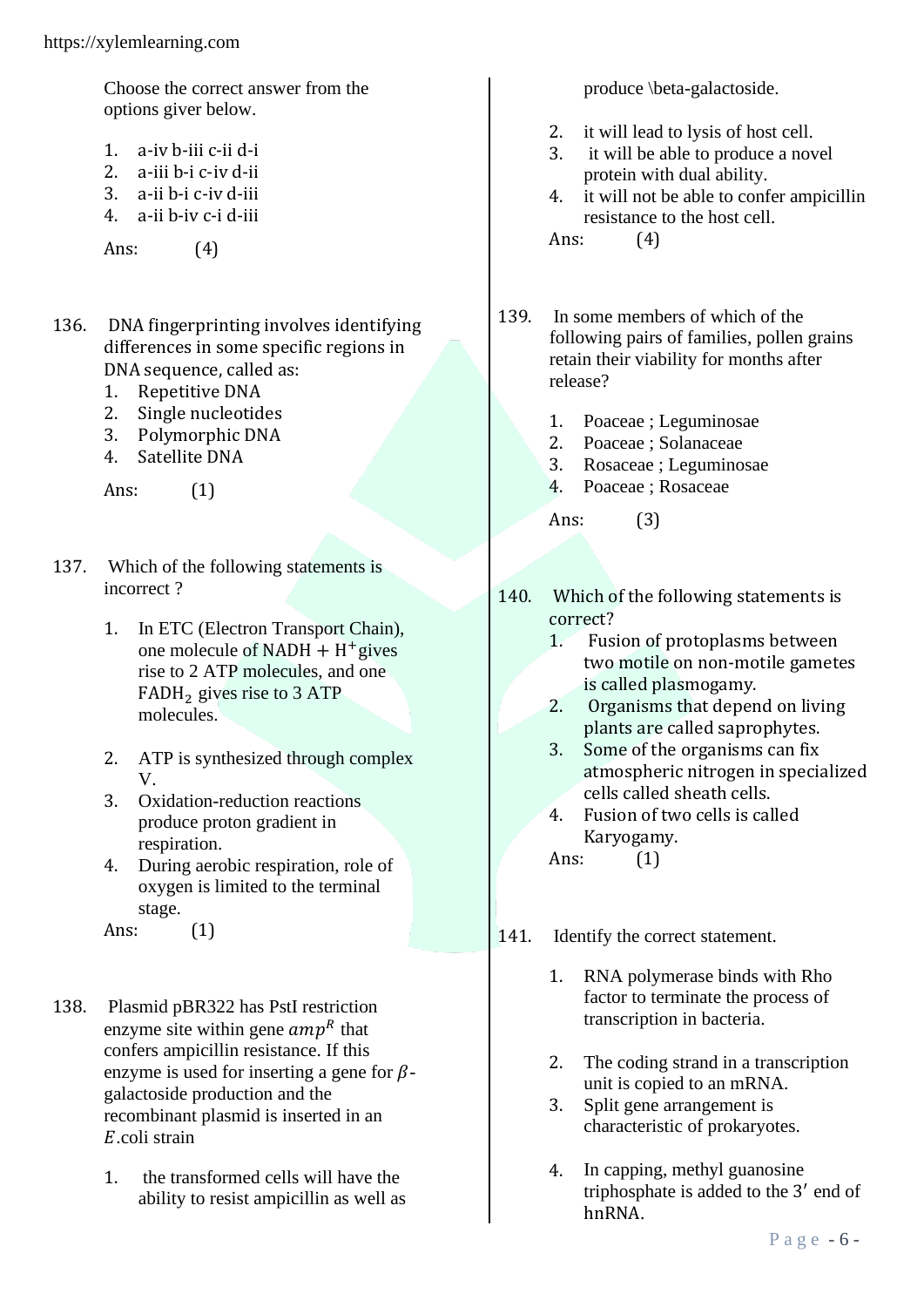Ans: (1)

142. Match List - I with List - II.

| List - I   |                    |                     | $List - II$                                                                      |
|------------|--------------------|---------------------|----------------------------------------------------------------------------------|
| a          | S phase            | $\mathbf{i}$        | Proteins are<br>synthesized                                                      |
| b          | $G_2$ phase        | $\ddot{\mathbf{i}}$ | Inactive phase                                                                   |
| $\ddot{c}$ | Quiescent<br>stage | iii                 | Interval<br>between<br>mitosis and<br>initiation of<br><b>DNA</b><br>replication |
| d          | $G_1$ phase        | iv                  | <b>DNA</b><br>replication                                                        |

Choose the correct answer from the options given below.

- 1. a-iv b-ii c-iii d-i
- 2. a-iv b-i c-ii d-iii
- 3. a-ii b-iv c-iii d-i
- 4. a-iii b-ii c-i d-iv

Ans: (2)

## 143 Match List - I with List - II.

| List - I    |                            | List - II          |                            |
|-------------|----------------------------|--------------------|----------------------------|
| a           | Protein                    | $\mathbf{i}$       | $C = C$<br>double<br>bonds |
| b           | Unsaturate<br>d fatty acid | $\mathbf{ii}$      | Phosphodi<br>ester bonds   |
| $\mathbf c$ | Nucleic<br>acid            | ii<br>$\mathbf{i}$ | Glycosidic<br>bonds        |

| d | Polysaccha | Peptide |
|---|------------|---------|
|   | ride       | bonds   |
|   |            |         |

Choose the correct answer from the options given below.

| 1.      | a-i b-iv c-iii d-ii |
|---------|---------------------|
| 2.      | a-ii b-i c-iv d-iii |
| 3.      | a-iv b-iii b-i d-ii |
| $4_{-}$ | a-iv b-i c-ii d-iii |
| Ans:    | (4)                 |

- 144. Now a days it is possible to detect the mutated gene causing cancer by allowing radioactive probe to hybridise its complimentary DNA in a clone of cells, followed by its detection using autoradiography because :
	- 1. mutated gene completely and clearly appears on a photographic film.
	- 2. mutated gene does not appear on a photographic film as the probe has no complimentarity with it.
	- 3. mutated gene does not appear on photographic film as the probe has complimentarity with it.
	- 4. mutated gene partially appears on a photographic film. Ans: (2)
- 145. In the exponential growth equation  $N_t =$  $N_0^{\text{ert}}$ , e represents:
	- 1. The base of exponential logarithms
	- 2. The base of natural logarithms
	- 3. The base of geometric logarithms
	- 4. The base of number logarithms

Ans: (2)

- 146. Which of the following statements is incorrect?
	- 1. Stroma lamellae have PS I only and lack NADP reductase.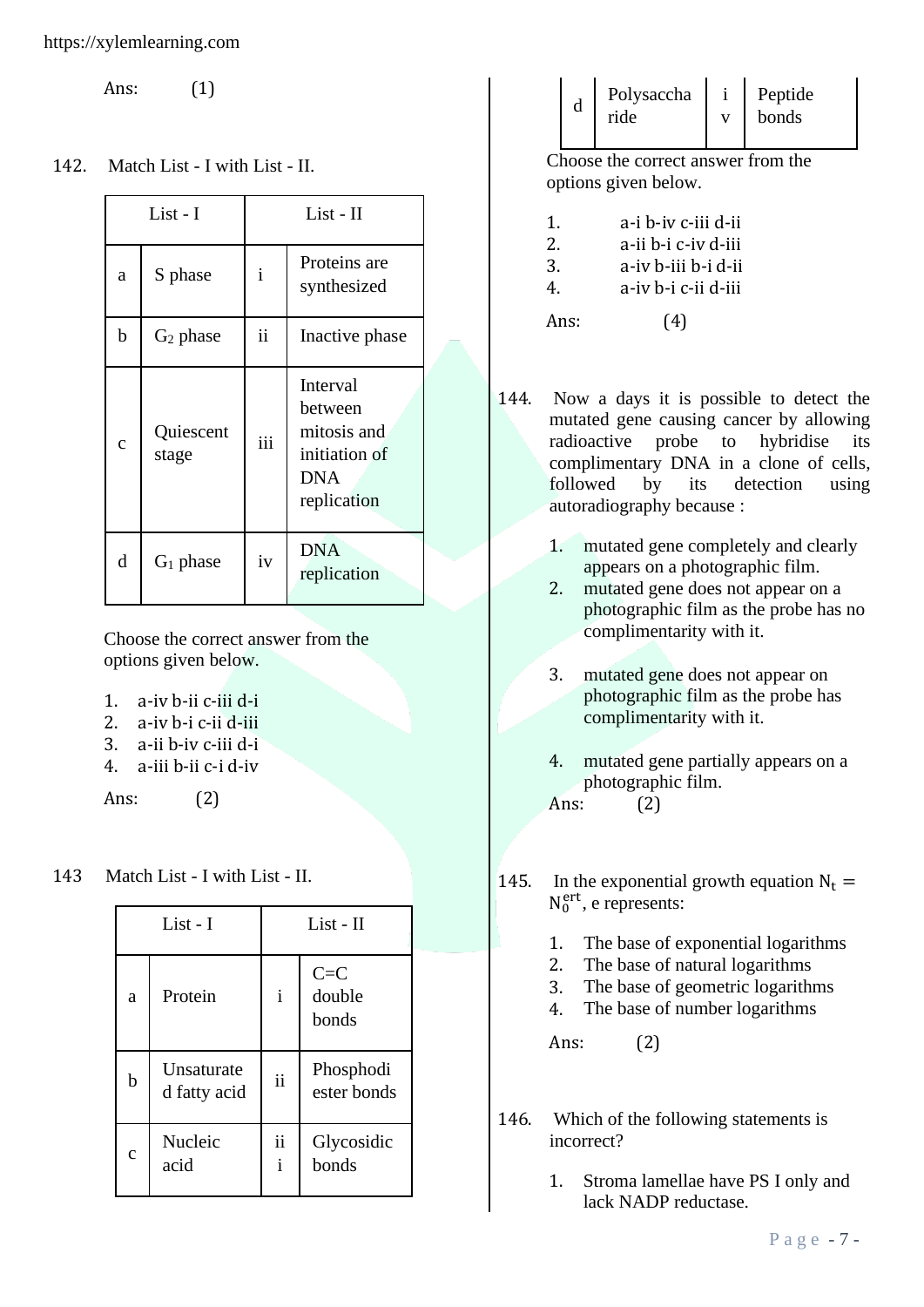- 2. Grana lamellae have both PS I and PS II.
- 3. Cyclic photophosphorylation involves both PS I and PS II.
- 4. Both ATP and NADPH+H  $+$  are synthesized during non-cyclic photophosphorylation.

Ans: (3)

147 Match Column - I with Column - II.

| Column - I |              | Column - II   |                                                         |
|------------|--------------|---------------|---------------------------------------------------------|
| a          | Nitrococcus  | $\mathbf{i}$  | Denitrification                                         |
| h          | Rhizobium    | $\mathbf{ii}$ | Conversion of am<br>monia to nitrite                    |
| Ć          | Thiobacillus | iii           | Conversion of<br>nitrite to nitrate                     |
| d          | Nitrobacter  | iv            | Conversion of<br>atmospheric<br>nitrogen to am<br>monia |

Choose the correct answer from options given below.

- 1. a-i b-ii c-iii d-iv
- 2. a-iii b-i c-iv d-ii
- 3. a-iv b-iii c-ii d-i
- 4. a-ii b-iv c-i d-iii

Ans: (4)

- 148. Select the correct pair.
	- 1. In dicot leaves, vascular Conjunctive bundles are surrounded tissue by large thick-walled cells
	- 2. Cells of medullary rays Interfascicular that form part of cambium cambial ring
	- 3. Loose parenchyma cells Spongy rupturing the epidermis parenchyma

and forming a lens-shaped opening in bark

4. Large colorless empty - Subsidiary cells cells in the epidermis of grass leaves

Ans: (2)

# 149 Match Column - I with Column - II.

Column-1 Column - H (a) %<br> $\oint K_{(5)}C_{1+2+(2)}A_{(9)+1}G_1$  (i) Brassicaceae (b)  $\oplus \oint K_{(5)}\widehat{C_{(5)}A_{5}}G_2$ <br>(c)  $\oplus \oint \widehat{P_{(3+3)}A_{3+3}}G_{(3)}$ (ii) Liliaceae (iii) Fabaceae (d)  $\oplus \oint K_{2+2} C_4 A_{2-4} \underline{G}_{(2)}$ (iv) Solanaceae

#### Select the correct answer from the options given belove 1. a-i b-ii c-iii d-iv

- 2. a-ii b-iii c-iv d-i
- 3. a-iv b-ii c-i d-iii
- 4. a-iii b-iv c-ii d-i

Ans: (4)

- 150. What is the role of RNA polymerase III in the process of transcription in eukaryotes ?
	- 1. Transcribes tRNA, 58 rRNA and snRNA
	- 2. Transcribes precursor of mRNA
	- 3. Transcribes only snRNAs
	- 4. Transcribes rRNAs (28S, 18S and 5.8S)

Ans: (1)

- 151. Sphincter of oddi is present at:
	- 1. Junction of hepato-pancreatic duct and duodenum
	- 2. Gastro-oesophageal junction
	- 3. Junction of jejunum and duodenum
	- 4. Ileo-caecal junction

Ans: (1)

152. Receptors for sperm binding in mammals are present on: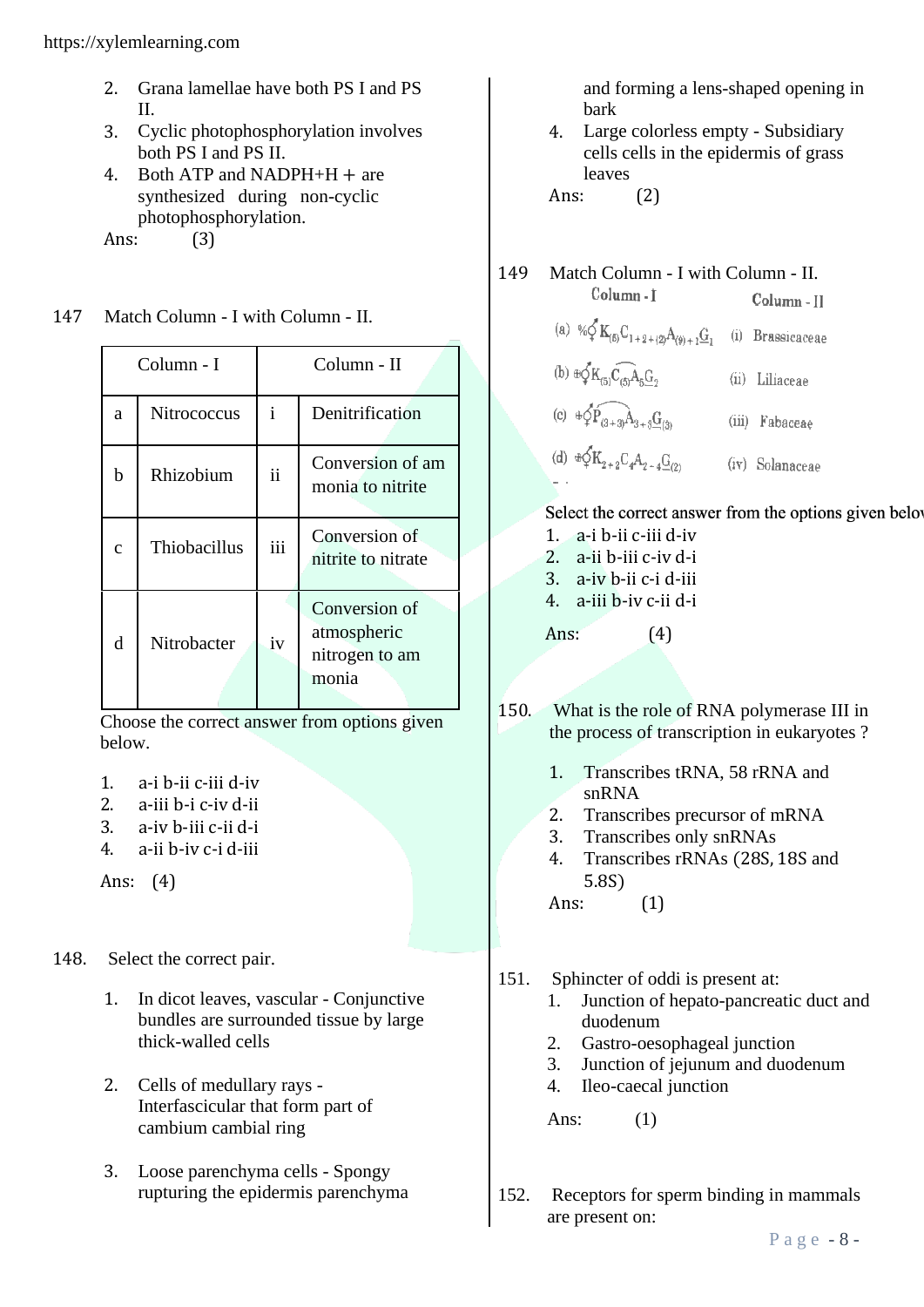https://xylemlearning.com

- 1. Vitelline membrane
- 2. Perivitelline space
- 3. Zona pellucida
- 4. Corona radiata

Ans: (3)

153 Match List - I with List – II

| List - I     |                 | $List - II$ |              |  |
|--------------|-----------------|-------------|--------------|--|
| a            | Metamerism      | 1           | Coelenterata |  |
| h            | Canal<br>system | ii          | Ctenophora   |  |
| $\mathbf{C}$ | Comb plates     | iii         | Annelida     |  |
| d            | Cnidoblasts     | iv          | Porifera     |  |

Choose the correct answer from the options given below.

- 1. a-iii b-iv c-i d-ii
- 2.  $a$  iii  $b$  iv  $c$  ii  $d$  i
- $3. a$  iv b- i c- ii d- iii
- 4.  $a$  iv b- iii c- i d- ii

Ans: (2)

154. Match List - I with List - II.

| List - I    |                          | List - II           |                        |
|-------------|--------------------------|---------------------|------------------------|
| a           | Aspergillus<br>niger     | $\mathbf{i}$        | Acetic<br>Acid         |
| h           | Acetobacter<br>aceti     | $\ddot{\mathbf{i}}$ | Lactic<br>Acid         |
| $\mathbf c$ | Clostridium<br>butylicum | iii                 | Citric<br>Acid         |
| d           | Lactobacillus            | iv                  | <b>Butyric</b><br>Acid |

Choose the correct answer from the options given below.

 $1$  a-i b-ii c-iii d-iv

- 2. a- ii b- iii c-i d- iv  $3. a$ - iv b- ii c-i d- iii
- 4. a- iii b- i c-iv d- ii
- 

Ans: (4)

- 155. The fruit fly has 8 chromosomes (2n) in each cell. During interphase of Mitosis if the number of chromosomes at  $G_1$  phase is 8, what would be the number of chromosomes after S phase?
	- 1. 16
	- 2. 4
	- 3. 32 4. 8
	-

Ans: (4)

- 156. Succus entericus is referred to as:
	- 1. Intestinal juice
	- 2. Gastric juice
	- 3. Chyme
	- 4. Pancreatic juice

Ans: (1)

- 157. The centriole undergoes duplication during:
	- 1. Prophase
	- 2. Metaphase
	- 3.  $G_2$  phase<br>4. S-phase
	- S-phase

Ans: (4)

- 158. Which stage of meiotic prophase shows terminalisation of chiasmata as its distinctive feature?
	- 1. Zygotene
	- 2. Diakinesis
	- 3. Pachytene
	- 4. Leptotene

Ans: (2)

159. Read the following statements. a Metagenesis is observed in Helminths.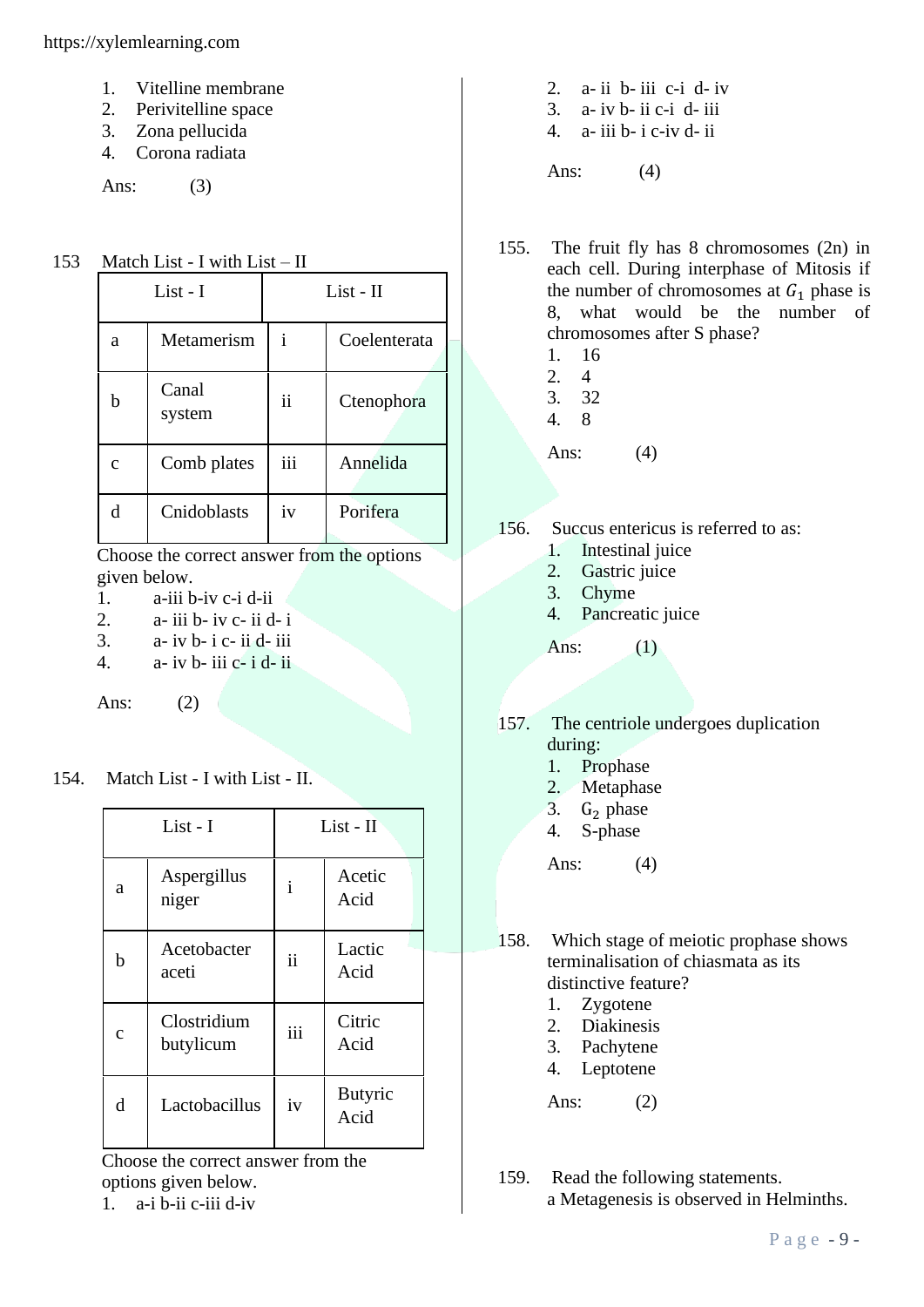b Echinoderms are triploblastic and

coelomate animals.

c Round worms have organ-system level of body organization.

d Comb plates present in ctenophores help in digestion.

e Water vascular system is characteristic of Echinoderms.

Choose the correct answer from the options given below.

- 1. a, b and c are correct
- 2. a, d and e are correct
- 3. b, c and e are correct
- 4. c, d and e are correct

Ans: (3)

- 160. The partial pressures (in mmHg ) of oxygen  $(0_2)$  and carbon dioxide  $(C_2)$  at alveoli (the site of diffusion) are:
	- 1.  $pO_2 = 40$  and  $pCO_2 = 45$
	- 2.  $pO_2 = 95$  and  $pCO_2 = 40$
	- 3.  $p_2 = 159$  and  $p_2 = 0.3$
	- 4.  $pO_2 = 104$  and  $pCO_2 = 40$

Ans: (4)

- 161. Which one of the following organisms bears hollow and pneumatic long bones?
	- 1. Hemidactylus
	- 2. Macropus
	- 3. Ornithorhynchus
	- 4. Neophron

Ans: (4)

- 162. Dobson units are used to measure thickness of:
	- 1. Stratosphere
	- 2. Ozone
	- 3. Troposphere
	- 4. CFCs

Ans: (2)

163. Match List - I with List - II.

| List - I    |             | $List - II$                                  |                                                |  |
|-------------|-------------|----------------------------------------------|------------------------------------------------|--|
| a           | Vaults      | $\mathbf{i}$                                 | Entry of sperm<br>through Cervix<br>is blocked |  |
| b           | <b>IUDs</b> | Ť<br>$\mathbf{i}$                            | Removal of Vas<br>deferens                     |  |
| $\mathbf c$ | Vasectomy   | $\mathbf{i}$<br>$\mathbf{i}$<br>$\mathbf{i}$ | Phagocytosis of<br>sperms within<br>the Uterus |  |
| d           | Tubectomy   | $\mathbf{i}$<br>$\mathbf{V}$                 | Removal of<br>fallopian tube                   |  |

Choose the correct answer from the options given below

- 1. a-i b-iii c-ii, d-iv
- 2.  $a ii b iv c iii d i$
- $3. a$  iii b- i c- iv d- ii
- 4.  $a- iv b- ii c- i d- iii$
- Ans:  $(1)$
- 164. Which enzyme is responsible for the conversion of inactive fibrinogens to fibrins?
	- 1. Renin
	- 2. Epinephrine
	- 3. Thrombokinase
	- 4. Thrombin

Ans:  $(4)$ 

- 165. The organelles that are included in the endomembrane system are :
	- 1. Endoplasmic reticulum, Golgi complex, Lysosomes and Vacuoles
	- 2. Golgi complex, Mitochondria, Ribosomes and Lysosomes
	- 3. Golgi complex, Endoplasmic reticulum, Mitochondria and Lysosomes
	- 4. Endoplasmic reticulum, Mitochondria, Ribosomes and Lysosomes Ans: (1)

166. During the process of gene amplification using PCR, if very high temperature is not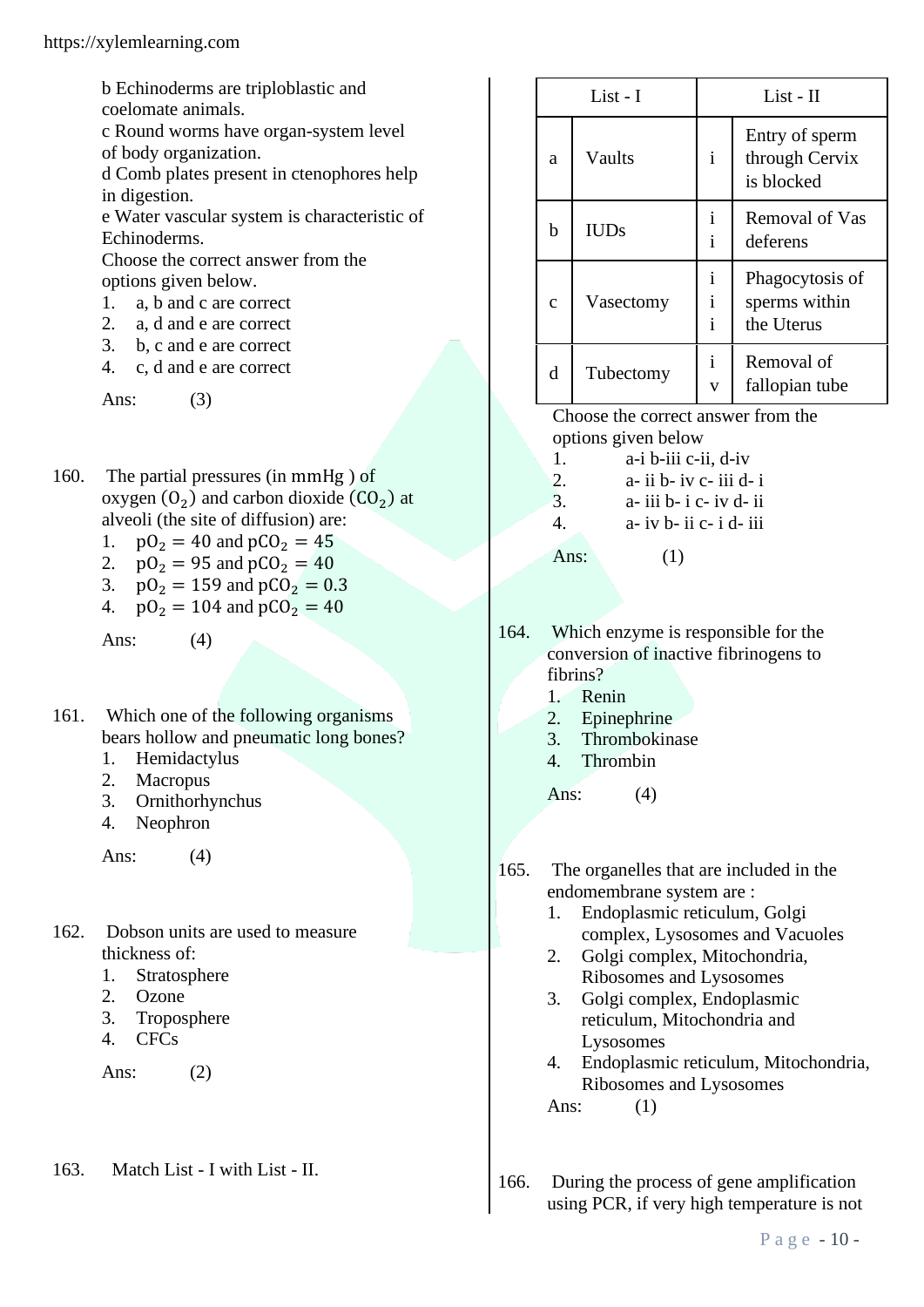maintained in the beginning, then which of the following steps of PCR will be affected first ?

- 1. Extension
- 2. Denaturation
- 3. Ligation
- 4. Annealing

Ans: (2)

- 167. Which is the "Only enzyme" that has "Capability" to catalyse Initiation, Elongation and Termination in the process of transcription in prokaryotes ?
	- 1. DNA dependent RNA polymerase
	- 2. DNA Ligase
	- 3. DNase
	- 4. DNA dependent DNA polymerase

Ans: (1)

- 168. Erythropoietin hormone which stimulates R.B.C. formation is produced by:
	- 1. The cells of rostral adenohypophysis
	- 2. The cells of bone marrow
	- 3. Juxtaglomerular cells of the kidney
	- 4. Alpha cells of pancreas

Ans: (3)

- 169. Chronic auto immune disorder affecting neuro muscular junction leading to fatigue, weakening and paralysis of skeletal muscle is called as :
	- 1. Muscular dystrophy
	- 2. Myasthenia gravis
	- 3. Gout
	- 4. Arthritis

Ans: (2)

- 170. Which of the following characteristics is incorrect with respect to cockroach ?
	- 1. Hypopharynx lies within the cavity enclosed by the mouth parts.
	- 2. In females,  $7<sup>th</sup> 9<sup>th</sup>$  sterna together form a genital pouch.
- 3.  $10^{th}$  abdominal segment in both sexes, bears a pair of anal cerci.
- 4. A ring of gastric caeca is present at the junction of midgut and hind gut. Ans: (4)
- 171. If Adenine makes 30% of the DNA molecule, what will be the percentage of Thymine, Guanine and Cytosine in it ?
	- 1. T: 20; G: 20; C: 30 2. T: 30; G: 20; C: 20
	- 3. T: 20; G: 25; C: 25
	- 4. T: 20; G: 30; C: 20

Ans: (2)

- 172. For effective treatment of the disease, earl diagnosis and understanding its pathophysiolog. is very important. Which of the following molecular diagnostic techniques is very useful for early detection  $\gamma$ 
	- 1. Southern Blotting Technique
	- 2. ELISA Technique
	- 3. Hybridization Technique
	- 4. Western Blotting Technique

Ans: (2)

- 173. Identify the incorrect pair
	- 1. Toxin Abrin
	- 2. Lectins Concanavalin A
	- 3. Drugs Ricin
	- 4. Alkaloids Codeine

Ans: (3)

- 174. Veneral diseases can spread through : a Using sterile needles b Transfusion of blood from infected person c Infected mother to foetus d Kissing e Inheritance Choose the correct answer from the options given below. 1. b, c and d only
	- 2. b and c only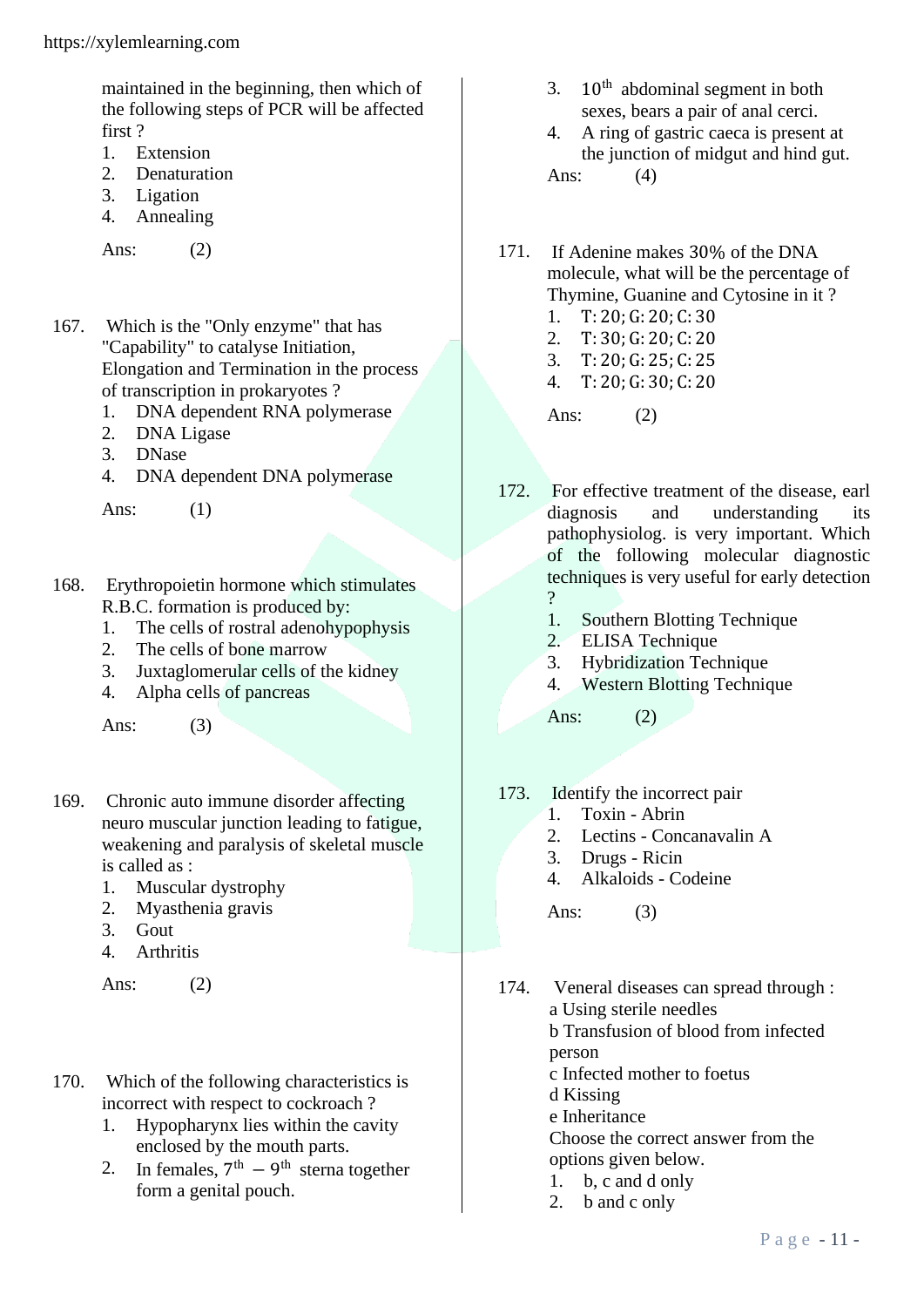- 3. a and c only
- 4. a, b and c only

Ans: (2)

175. With regard to insulin choose correct options. a C-peptide is not present in mature insulin. b The insulin produced by rDNA technology has C-peptide. c The pro-insulin has C-peptide. d A-peptide and B-peptide of insulin are interconnected by disulphide bridges.

> Choose the correct answer from the options given below.

- 1. b and c only
- 2. a, c and d only
- 3. a and d only
- 4. b and d only

Ans: (2)

- 176. Which of the following statements wrongly represents the nature of smooth muscle ?
	- 1. They are involuntary muscles
	- 2. Communication among the cells is performed by intercalated discs
	- 3. These muscles are present in the wall of blood vessels
	- 4. These muscle have no striations

Ans: (2)

- 177. Select the favourable conditions required for the formation of oxyhaemoglobin at the alveoli.
	- 1. Low  $pO_2$ , high  $pCO_2$ , more H<sup>+</sup>, higher temperature
	- 2. High  $pO_2$ , high  $pCO_2$ , less H<sup>+</sup>, higher temperature
	- 3. Low  $pO_2$ , low  $pCO_2$ , more H<sup>+</sup>, higher temperature
	- 4. High  $pO_2$ , low  $pCO_2$ , less H<sup>+</sup>, lower temperature

Ans: (4)

- 178. In a cross between a male and female, both heterozygous for sickle cell anaemia gene, what percentage of the progeny will be diseased ?
	- 1. 75%
	- 2. 25%
	- 3. 100%
	- 4. 50%

Ans: (2)

- 179. Persons with 'AB' blood group are called as "Universal recipients". This is due to:
	- 1. Absence of antigens A and B in plasma
	- 2. Presence of antibodies, anti-A and anti-B, on RBCs
	- 3. Absence of antibodies, anti-A and anti-B, in plasma
	- 4. Absence of antigens A and B on the surface of RBCs
	- Ans:  $(3)$
- 180. Which of the following is not an objective of Biofortification in crops?
	- 1. Improve resistance to diseases
	- 2. Improve vitamin content
	- 3. Improve micronutrient and mineral content
	- 4. Improve protein content

Ans: (1)

- 181. A specific recognition sequence identified by endonucleases to make cuts at specific positions within the DNA is :
	- 1. Okazaki sequences
	- 2. Palindromic Nucleotide sequences
	- 3. Poly ( A) tail sequences
	- 4. Degenerate primer sequence

Ans: (2)

182 Match the following :

.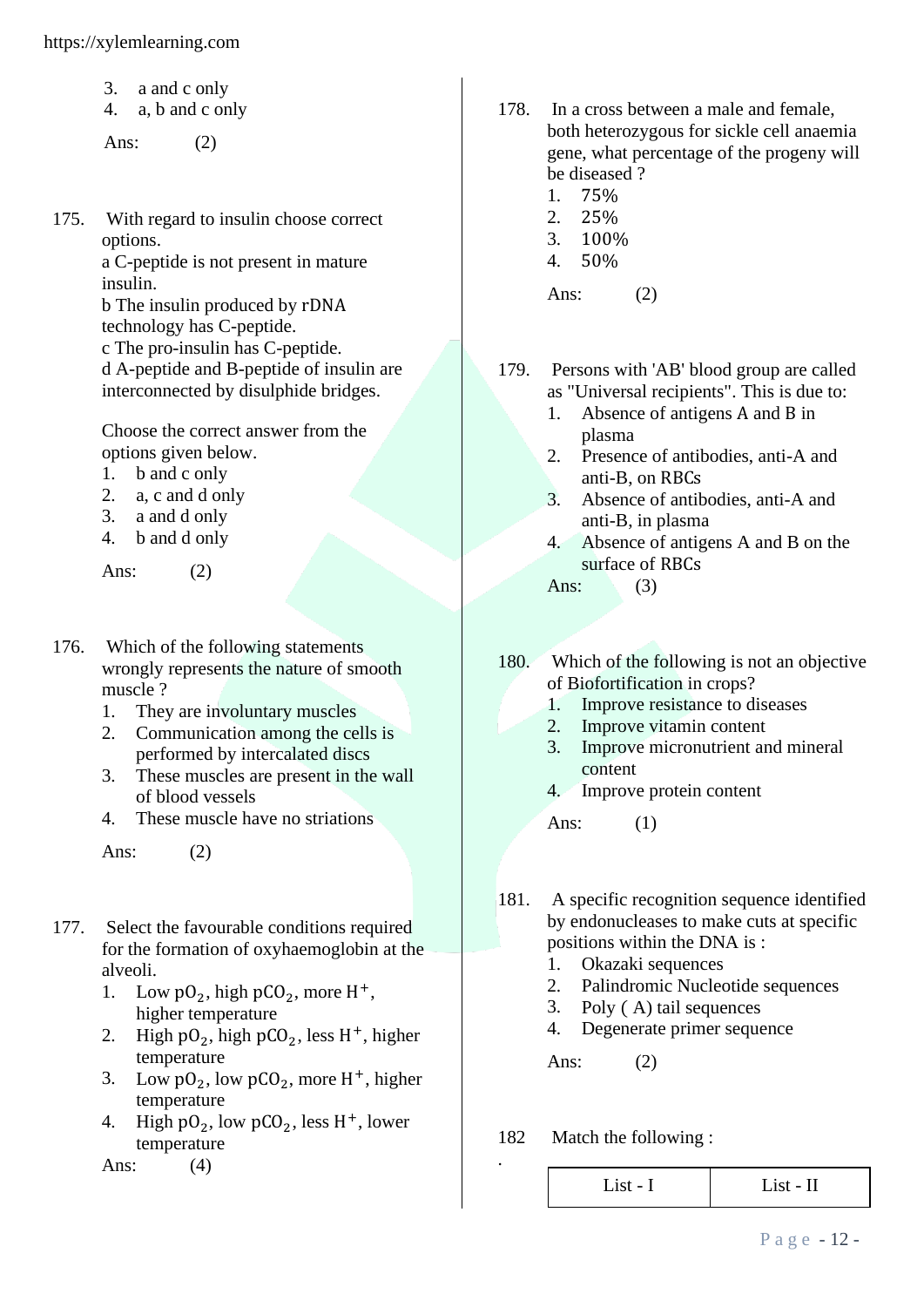| a            | Physalia    | $\mathbf{i}$ | Pearl oyster                |
|--------------|-------------|--------------|-----------------------------|
| b            | Limulus     | ii           | Portuguese<br>Man of<br>War |
| $\mathbf{C}$ | Ancylostoma | iii          | Living<br>fossil            |
| d            | Pinctada    | iv           | Hookworm                    |

Choose the correct answer from the options given below.

- 1. a-iv b-i c-iii d-ii
- 2.  $a$  ii b- iii c- iv d- i
- $3. a$  i b- iv c- iii d- ii
- 4.  $a$  ii  $b$  iii  $c$  i  $d$  iv

Ans:  $(2)$ 

- 183. Which one of the following is an example of Hormone releasing IUD ?
	- 1. LNG 20
	- 2. Cu 7
	- 3. Multiload 375
	- 4. CuT

Ans: (1)

- 184. Which one of the following belongs to the family Muscidae?
	- 1. Grasshopper
	- 2. Cockroach
	- 3. House fly
	- 4. Fire fly

Ans: (3)

- 185. Which of the following RNAs is not required for the synthesis of protein?
	- 1. tRNA
	- 2. rRNA
	- 3. siRNA
	- 4. mRNA

Ans: (3)

186. **Statement I :**

The codon 'AUG' codes for methionine

and phenylalanine.

# **Statement II :**

'AAA' and 'AAG' both codons code for the amino acid lysine.

In the light of the above statements, choose the correct answer from the options given below.

- 1. Both Statement I and Statement II are false
- 2. Statement I is correct but Statement II is false
- 3. Statement I is incorrect but Statement II is true
- 4. Both Statement I and Statement II are true

Ans: (3)

- 187. During muscular contraction which of the following events occur? a 'H' zone disappears
	- b 'A' band widens
	- c 'I' band reduces in width

d Myosine hydrolyzes ATP, releasing the ADP and Pi

e Z-lines attached to actins are pulled inwards

Choose the correct answer from the options giver below.

- 1. a, b, c, d only
- 2. b, c, d, e only
- 3. b, d, e, a only
- 4. a, c, d, e only

Ans: (4)

188. Match List - I with List - II.

| List - I      |                                  | $List - II$  |                            |
|---------------|----------------------------------|--------------|----------------------------|
| a             | Allen's Rule                     | $\mathbf{i}$ | Kangaroo<br>rat            |
| h             | Physiological<br>adaptation      | ii           | Desert<br>lizard           |
| $\mathcal{C}$ | <b>Behavioural</b><br>adaptation | iii          | Marine<br>fish at<br>depth |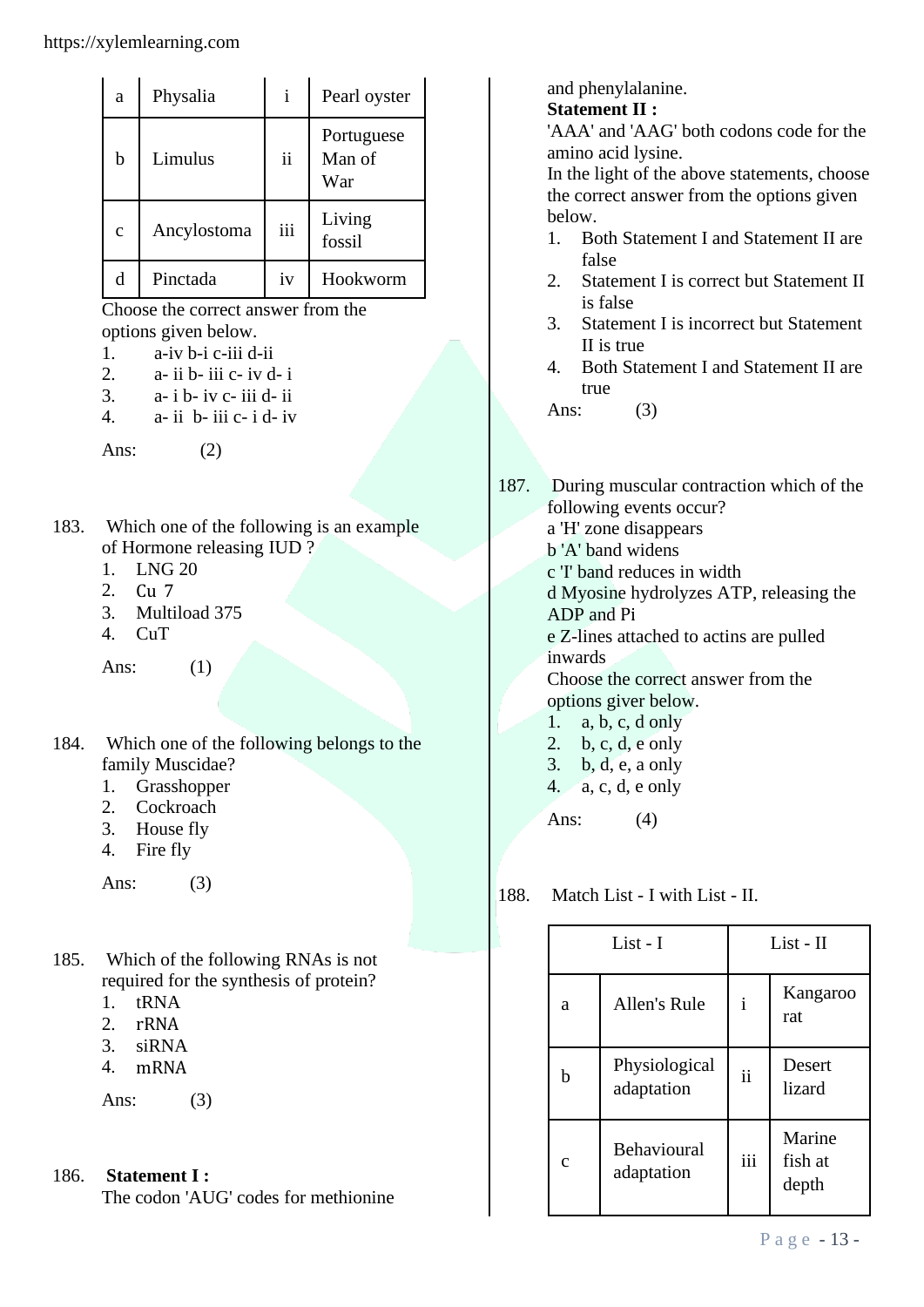| d                   | <b>Biochemical</b><br>adaptation   | iv | Polar seal |  |
|---------------------|------------------------------------|----|------------|--|
|                     | Choose the correct answer from the |    |            |  |
| options given below |                                    |    |            |  |
| $\mathbf{1}$ .      | a-iv b-i c-iii d-ii                |    |            |  |
| 2.                  | a-iv b-i c-ii d-iii                |    |            |  |
| 3.                  | a-iv b-iii c-ii d-i                |    |            |  |
| 4.                  | a-iv b-ii c-iii d-i                |    |            |  |
|                     |                                    |    |            |  |

- 189. Identify the types of cell junctions that help to stop the leakage of the substances across a tissue and facilitation of communication with neighbouring cells via rapid transfer of ions and molecules.
	- 1. Tight junctions and Gap junctions, respectively.
	- 2. Adhering junctions and Tight junctions, respectively.
	- 3. Adhering junctions and Gap junctions, respectively.
	- 4. Gap junctions and Adhering junctions, respectively.

Ans: (1)

190. Match List - I with List-II.

| List - I   |                     | List - II    |                         |  |
|------------|---------------------|--------------|-------------------------|--|
| a          | Scapula             | $\mathbf{i}$ | Cartilaginous<br>joints |  |
| b          | Cranium             | ii           | Flat bone               |  |
| $\ddot{c}$ | Sternum             | iii          | Fibrous<br>joints       |  |
| d          | Vertebral<br>column | iv           | Triangular<br>flat bone |  |

Choose the correct answer from the options given below.

- 1. a-ii b-iii c- iv d-i
- 2.  $a$  iv  $b$  ii  $c$  iii  $d$  i
- $3. a$  iv  $b$  iii  $c$  ii  $d$  i
- 4. a- i b- iii c- ii d- iv

Ans: (3)

191. Match List - I with List - II.

| List - I     |            | $List - II$ |                           |  |
|--------------|------------|-------------|---------------------------|--|
| a            | Filariasis | i           | Haemophilus<br>influenzae |  |
| h            | Amoebiasis | ii          | Trichophyton              |  |
| $\mathbf{C}$ | Pneumonia  | iii         | Wuchereria<br>hancrofti   |  |
| d            | Ringworm   | iv          | Entamoeba<br>histolytica  |  |

Choose the correct answer from the options given below.

- 1. a-iii b-iv c-i d-ii
- $2$  a- i b- ii c- iv d- iii
- $3. a$  ii b- iii c- i d- iv
- 4. a-iv b-i c-iii d-ii

Ans:  $(1)$ 

192. Which of the following is not a step in Multiple Ovulation Embryo Transfer Technology (MOET)?

- 1. Cow yields about  $6 8$  eggs at a time
- 2. Cow is fertilized by artificial insemination
- 3. Fertilized eggs are transferred to surrogate mothers at  $8 - 32$  cell stage
- 4. Cow is administered hormone having LH like activity for super ovulation

Ans: (4)

- 193. Following are the statements with reference to 'lipids'. a Lipids having only single bonds are called unsaturated fatty acids. b Lecithin is a phospholipid. c Trihydroxy propane is glycerol. d Palmitic acid has 20 carbon atoms including carboxyl carbon. e Arachidonic acid has 16 carbon atoms. Choose the correct answer from the options given below.
	- 1. c and d only
	- 2. b and c only
	- 3. b and e only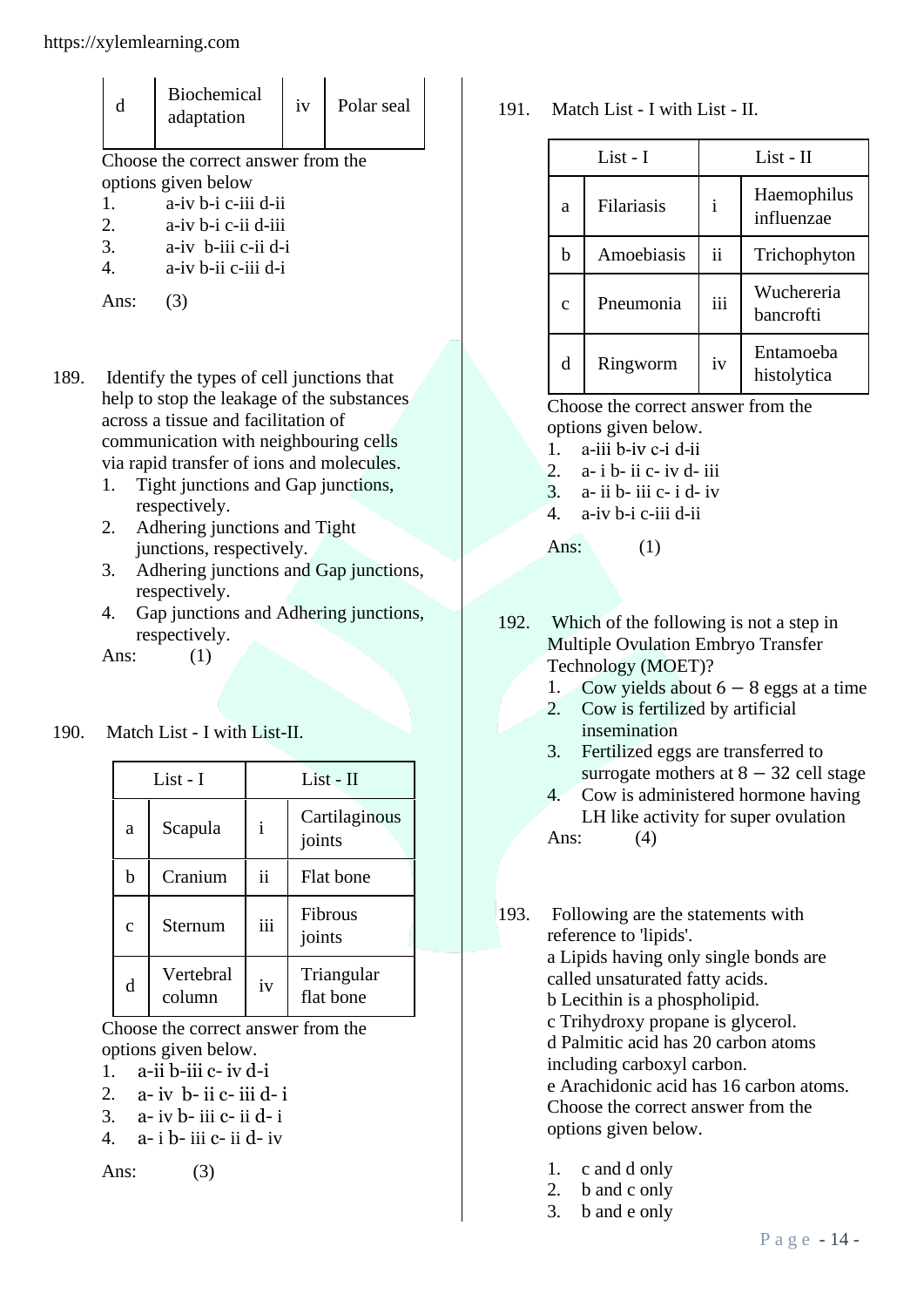4. a and b only

Ans: (2)

#### 194. **Assertion a:**

A person goes to high altitude and experiences 'altitude sickness' with symptoms like breathing difficulty and heart palpitations.

# $Rearon (R)$ :

Due to low atmospheric pressure at high altitude, the body does not get sufficient oxygen.

In the light of the above statements, choose the correct answer from the options given below.

- 1. Both a and  $(R)$  are true but  $(R)$  is not the correct explanation of a
- 2. a is true but  $(R)$  is false
- 3. a is false but (R) is true
- 4. Both a and  $(R)$  are true and  $(R)$  is the correct explanation of a

Ans: (4)

- 195. Which one of the following statements about Histones is wrong?
	- 1. The pH of histones is slightly acidic.
	- 2. Histones are rich in amino acids Lysine and Arginine.
	- 3. Histones carry positive charge in the side chain.
	- 4. Histones are organized to form a unit of 8 molecules.

Ans: (1)

196. Match List - I with List-II.

| List - I | List - II |
|----------|-----------|
|          |           |

|  | a           | Adaptive<br>radiation                   | $\mathbf{i}$  | Selection<br>of<br>resistant<br>varieties<br>due to<br>excessive<br>use of<br>herbicides<br>and<br>pesticides |
|--|-------------|-----------------------------------------|---------------|---------------------------------------------------------------------------------------------------------------|
|  | $\mathbf b$ | Convergent<br>evolution                 | $\mathbf{ii}$ | Bones of<br>forelimbs<br>in Man<br>and<br>Whale                                                               |
|  | $\ddot{c}$  | Divergent<br>evolution                  | iii           | Wings of<br><b>Butterfly</b><br>and Bird                                                                      |
|  | d           | Evolution by<br>anthropogenic<br>action | iv            | Darwin<br>Finches                                                                                             |

Choose the correct answer from the options given below.

- 1. a-iii b-ii c-i d-iv
- 2. a-ii b-i c-iv d-iii
- 3. a-i b-iv c-iii d-ii
- 4. a-iv b-iii c-ii d-i

Ans: (4)

197. Following are the statements about prostomium of earthworm. a It serves as a covering for mouth. b It helps to open cracks in the soil into which it can crawl. c It is one of the sensory structures. d It is the first body segment.

Choose the correct answer from the options given below.

- 1. a, b and d are correct
- 2. a, b, c and d are correct
- 3. b and c are correct
- 4. a, b and c are correct